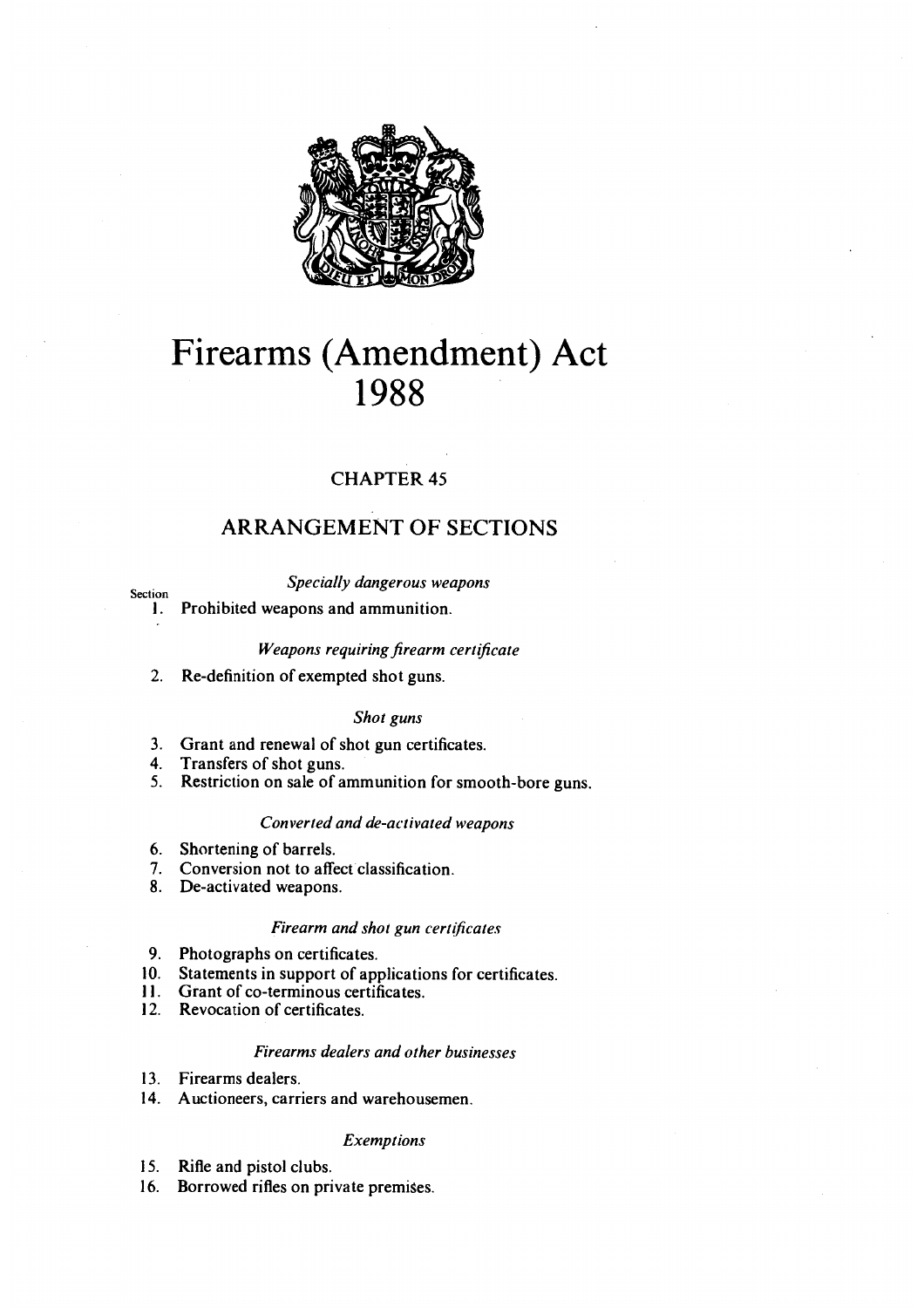Section

17. Visitors' permits.<br>18. Firearms acquired Firearms acquired for export.

19. Firearms and ammunition in museums.

## Miscellaneous and supplementary

20. Removal of arms and ammunition to Northern Ireland.<br>21. Payments in respect of prohibited weapons.

21. Payments in respect of prohibited weapons.<br>22. Firearms consultative committee.

22. Firearms consultative committee.<br>23. Minor and consequential amendm 23. Minor and consequential amendments and repeals.<br>24. Expenses and receipts.

24. Expenses and receipts.<br>25. Interpretation and sup-

25. Interpretation and supplementary provisions.<br>26. Corresponding provisions for Northern Irelan

26. Corresponding provisions for Northern Ireland.<br>27. Short title, citation, commencement and extent. Short title, citation, commencement and extent.

SCHEDULE: Firearms and Ammunition in Museums.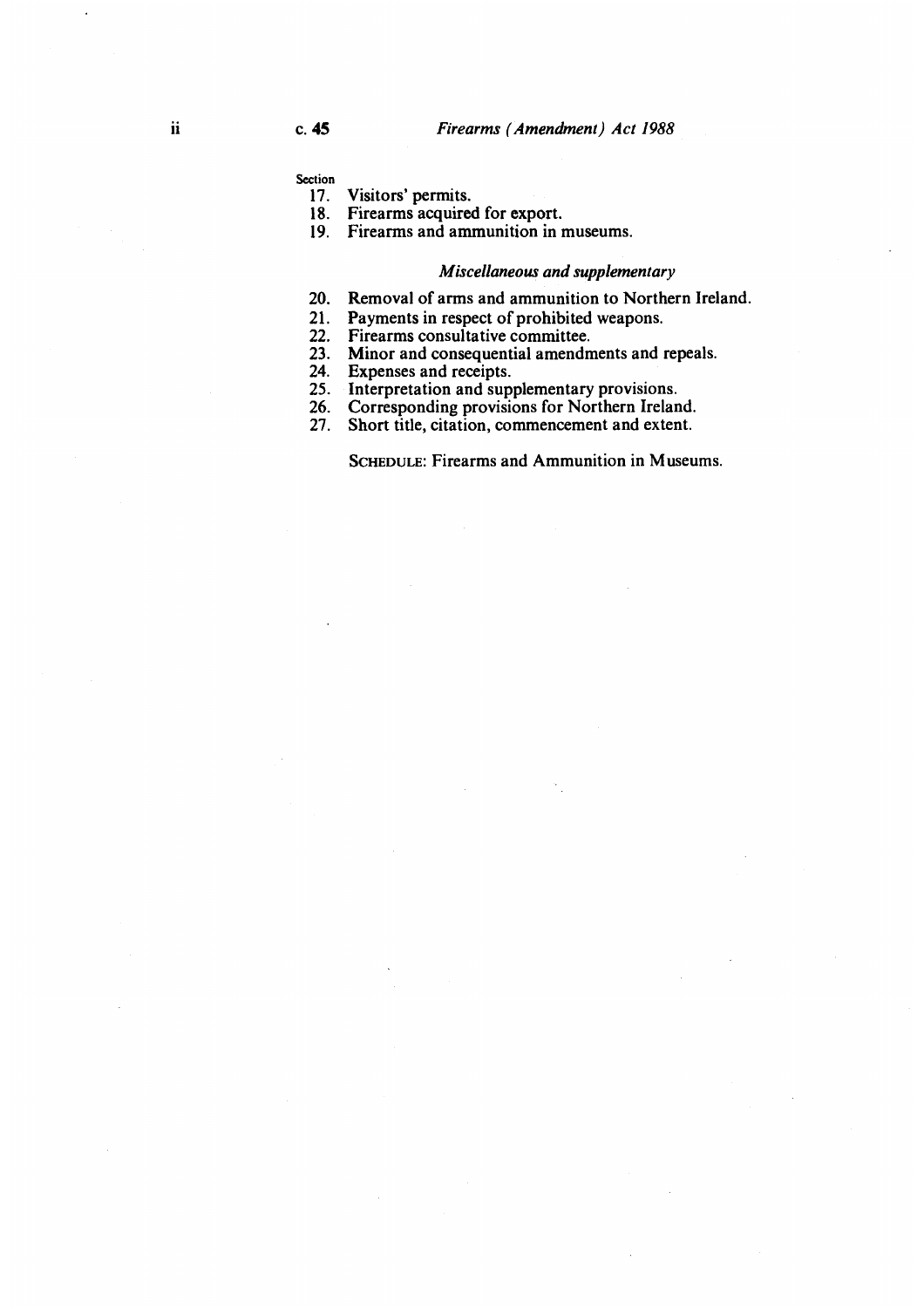

# Firearms (Amendment) Act 1988

# 1988 CHAPTER 45

An Act to amend the Firearms Act 1968 and to make further provision for regulating the possession of, and transactions relating to, firearms and ammunition. [15th November 1988]

**BUT ENACTED by the Queen's most Excellent Majesty, by and with the advice and consent of the Lords Spiritual and Temporal, and Commons, in this present Parliament assembled, and by the authority of the same. as follows:** with the advice and consent of the Lords Spiritual and Temporal, and Commons, in this present Parliament assembled, and by the authority of the same, as follows:—

## Specially dangerous weapons

1.—(1) Section 5 of the Firearms Act 1968 (in this Act referred to as Prohibited be principal Act'') shall have effect with the following amendments the weapons and "the principal Act") shall have effect with the following amendments the weapons and<br>nurnose of which is to extend the class of probibited weapons and ammunition. purpose of which is to extend the class of prohibited weapons and ammunition that is to say weapons and ammunition the persension 1968 c. 27. ammunition, that is to say weapons and ammunition the possession, purchase, acquisition, manufacture, sale or transfer of which requires the authority of the Secretary of State.

- (2) For paragraph (a) of subsection (I) there shall be substituted—
	- "(a) any firearm which is so designed or adapted that two or more missiles can be successively discharged without repeated pressure on the trigger;
	- (ab) any self-loading or pump-action rifle other than one which is chambered for .22 rim-fire cartridges;
	- (ac) any self-loading or pump-action smooth-bore gun which is not chambered for .22 rim-fire cartridges and either has a barrel less than 24 inches in length or (excluding any detachable, folding, retractable or other movable buttstock) is less than 40 inches in length overall;
	- (ad) any smooth-bore revolver gun other than one which is chambered for 9mm. rim-fire cartridges or loaded at the muzzle end of each chamber;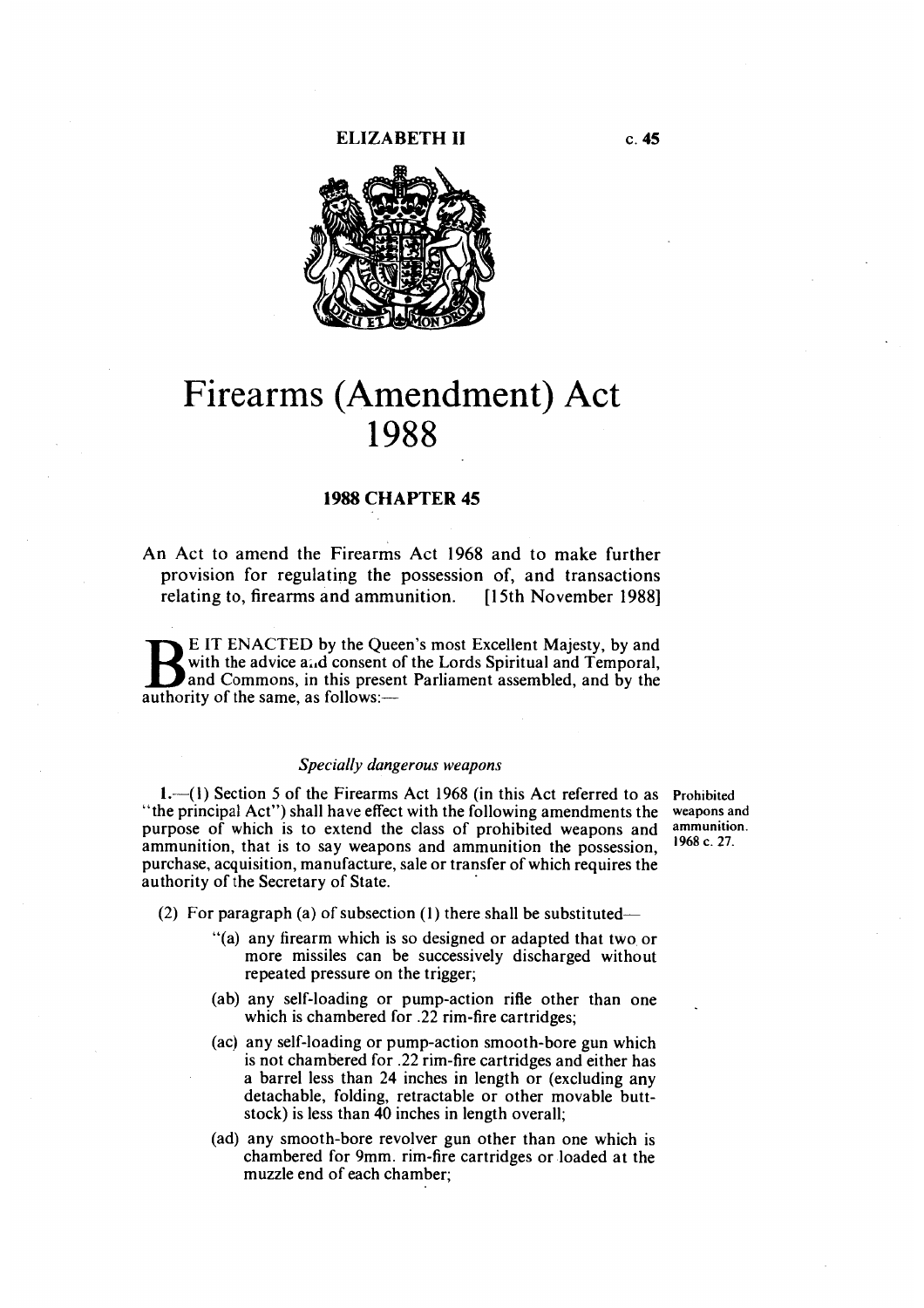- (ae) any rocket launcher, or any mortar, for projecting a stabilised missile, other than a launcher or mortar designed for line-throwing or pyrotechnic purposes or as signalling apparatus;".
- (3) For paragraph (c) of subsection (I) there shall be substituted—
	- "(c) any cartridge with a bullet designed to explode on or immediately before impact, any ammunition containing or designed or adapted to contain any such noxious thing as is mentioned in paragraph (b) above and, if capable of being used with a firearm of any description, any grenade, bomb (or other like missile), or rocket or shell designed to explode as aforesaid."

(4) If it appears to the Secretary of State that the provisions of the principal Act relating to prohibited weapons ør ammunition should apply to-

(a) any firearm (not being an air weapon) which is not for the time being specified in subsection (1) of section 5, was not lawfully on sale in Great Britain in substantial numbers at any time before 1988 and appears to him to be—

(i) specially dangerous; or

(ii) wholly or partly composed of material making it not readily detectable by apparatus used for detecting metal objects; or

(b) any ammunition which is not for the time being specified in that subsection but appears to him to be specially dangerous,

he may by order add it to the weapons or ammunition specified in that subsection whether by altering the description of any weapon or ammunition for the time being there specified or otherwise.

(5) The power to make an order under subsection (4) above shall be exercisable by statutory instrument and no such order shall be made unless a draft of it has been laid before and approved by a resolution of each House of Parliament.

### Weapons requiring firearm certificate

Re-definition of 2.—(1) Section 1 of the principal Act shall have effect with the exempted shot following amendments the purpose of which is to require a firearm exempted shot following amendments the purpose of which is to require a firearm guns. certificate for certain types of shot gun.

> (2) For paragraph (a) of subsection (3) (which exempts shot guns with barrels not less than 24 inches in length) there shall be substituted—

> > "(a) a shot gun within the meaning of this Act, that is to say a smooth-bore gun (not being an air gun) which—

> > > (i) has a barrel not less than 24 inches in length and does not have any barrel with a bore exceeding  $\overline{2}$  inches in diameter;

> > > (ii) either has no magazine or has a non-detachable magazine incapable of holding more than two cartridges; and

(iii) is not a revolver gun; and".

(3) After subsection (3) there shall be inserted—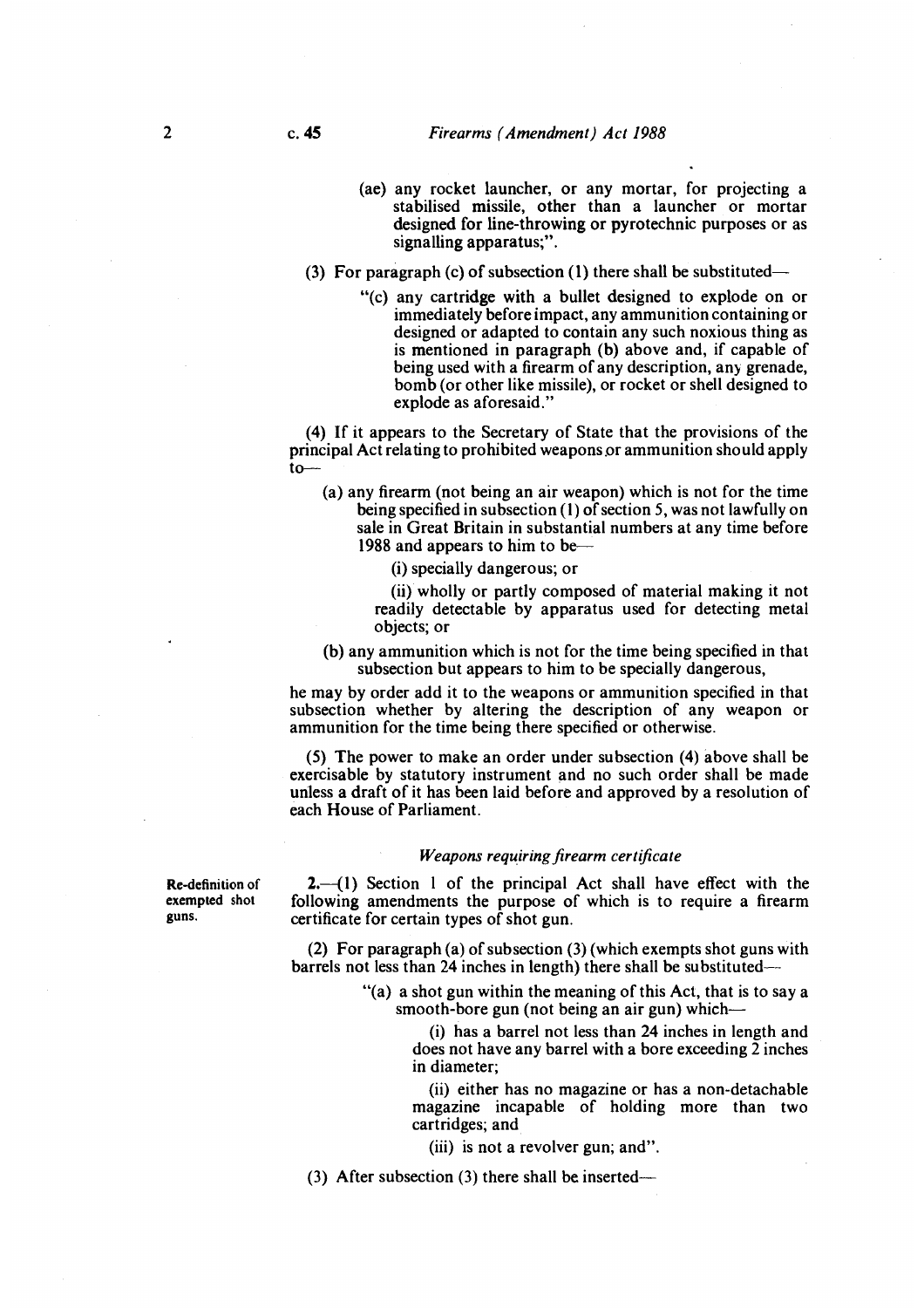"(3A) A gun which has been adapted to have such a magazine as is mentioned in subsection (3)(a)(ii) above shall not be regarded as falling within that provision unless the magazine bears a mark approved by the Secretary of State for denoting that fact and that mark has been made, and the adaptation has been certified in writing as having been carried out in a manner approved by him, either by one of the two companies mentioned in section 58(1) of this Act or by such other person as may be approved by him for that purpose."

### Shot guns

 $3.$ —(1) For section 28(1) of the principal Act (criteria for grant of shot Grant and renewal of shot criteria for grant of shot renewal of shot gun certificates) there shall be substituted—

"(1) Subject to subsection (1A) below, a shot gun certificate shall be granted or, as the case may be, renewed by the chief officer of police if he is satisfied that the applicant can be permitted to possess a shot gun without danger to the public safety or to the peace.

(IA) No such certificate shall be granted or renewed if the chief officer of police—

- (a) has reason to believe that the applicant is prohibited by this Act from possessing a shot gun; or
- (b) is satisfied that the applicant does not have a good reason for possessing, purchasing or acquiring one.

(1B) For the purposes of paragraph (b) of subsection  $(1A)$  above an applicant shall, in particular, be regarded as having a good reason if the gun is intended to be used for sporting or competition purposes or for shooting vermin; and an application shall not be refused by virtue of that paragraph merely because the applicant intends neither to use the gun himself nor to lend it for anyone else to use."

(2) After section 28(2) of the principal Act (form and contents of shot gun certificates) there shall be inserted—

"(2A) A shot gun certificate shall specify the description of the shot guns to which it relates including, if known, the identification numbers of the guns.'

4.—(1) This section applies where a person— Transfers of shot

(a) sells, lets on hire or gives a shot gun; or

(b) lends a shot gun for a period of more than seventy-two hours,

to another person in the United Kingdom who is neither a registered firearms dealer nor a person who shows that he is by virtue of the principal Act or this Act entitled to purchase or acquire the shot gun without holding a shot gun certificate.

- (2) The transferor shall—
	- (a) comply with any instructions contained in the certificate produced by the transferee; and
	- (b) within seven days of the transaction send a notice of the transaction to the chief officer of police who issued the transferor's certificate or, if he is by virtue of the principal Act or this Act entitled to be in possession of the shot gun without holding a certificate, to the chief officer of police who issued the transferee's certificate.

guns.

gun certificates.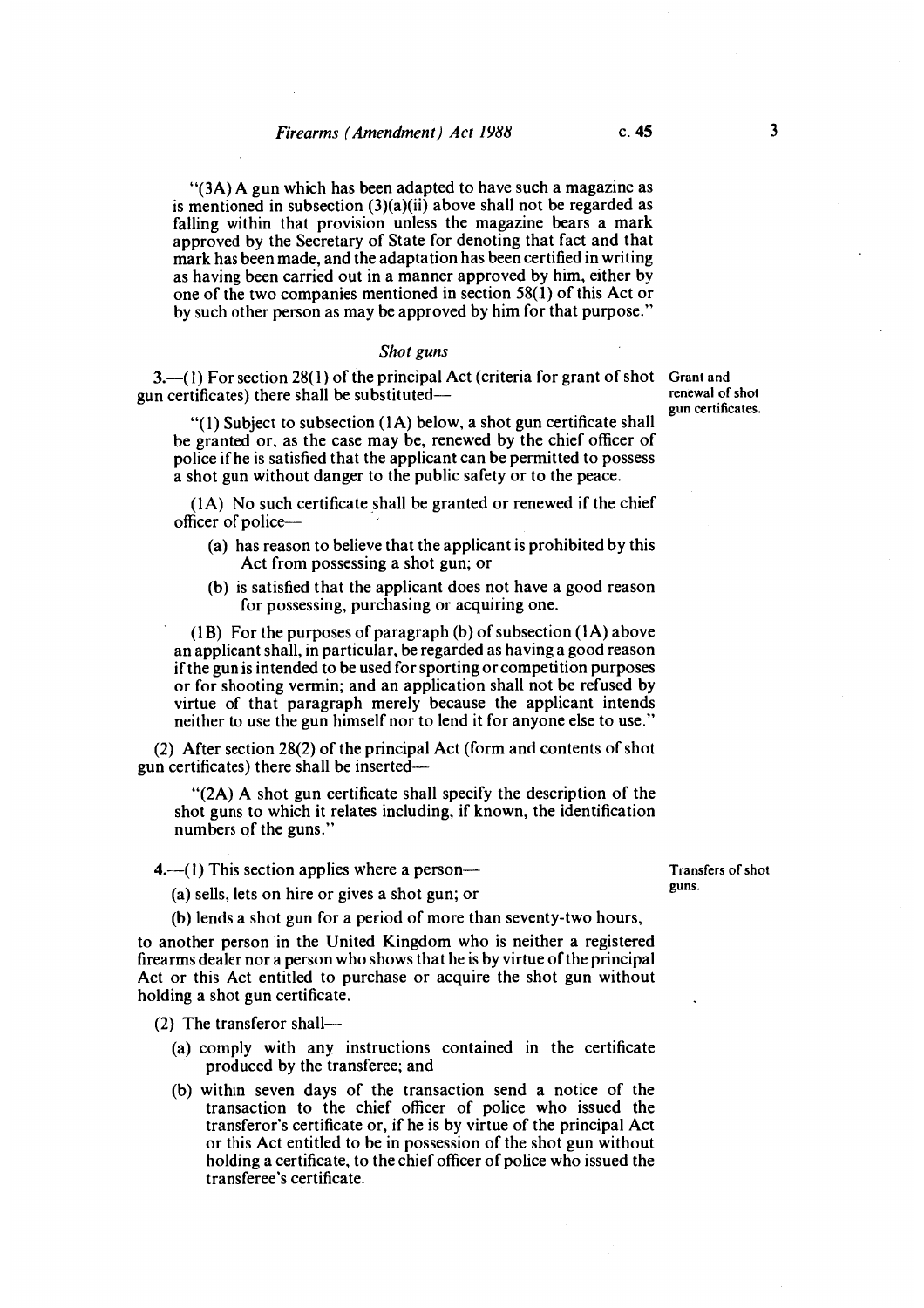(3) The transferee shall, within seven days of the transaction, send a notice of the transaction to the chief officer of police who issued his certificate.

(4) The notice of a transaction under subsection (2) or (3) above shall contain a description of the shot gun in question (giving the identification number if any) and state the nature of the transaction and the name and address of the other person concerned; and any such notice shall be sent by registered post or the recorded delivery service.

(5) It is an offence to fail to comply with this section and that offence shall be punishable on summary conviction with imprisonment for a term not exceeding six months or a fine not exceeding level 5 on the standard scale or both.

guns.

Restriction on sale  $5.-(1)$  This section applies to ammunition to which section 1 of the of ammunition principal Act does not apply and which is capable of being used in a shot of ammunition principal Act does not apply and which is capable of being used in a shot<br>for smooth-bore que or in a smooth-bore gun to which that section applies gun or in a smooth-bore gun to which that section applies.

> (2) It is an offence for a person to sell any such ammunition to another person in the United Kingdom who is neither a registered firearms dealer nor a person who sells such ammunition by way of trade or business unless that other person—

- (a) produces a certificate authorising him to possess a gun of a kind mentioned in subsection (I) above; or
- (b) shows that he is by virtue of that Act or this Act entitled to have possession of such a gun without holding a certificate; or
- (c) produces a certificate authorising another person to possess such a gun, together with that person's written authority to purchase the ammunition on his behalf.

(3) An offence under this section shall be punishable on summary conviction with imprisonment for a term not exceeding six months or a fine not exceeding level 5 on the standard scale or both.

### Converted and de-activated weapons

Shortening of  $\begin{array}{c} 6 \\ -1 \end{array}$  Subject to subsection (2) below, it is an offence to shorten to a barrels. length less than 24 inches the barrel of any smooth-bore gun to which section 1 of the principal Act applies other than one which has a barrel with a bore exceeding 2 inches in diameter; and that offence shall be punishable—

- (a) on summary conviction, with imprisonment for a term not exceeding six months or a fine not exceeding the statutory maximum or both;
- (b) on indictment, with imprisonment for a term not exceeding five years or a fine or both.

(2) It is not an offence under this section for a registered firearms dealer to shorten the barrel of a gun for the sole purpose of replacing a defective part of the barrel so as to produce a barrel not less than 24 inches in length.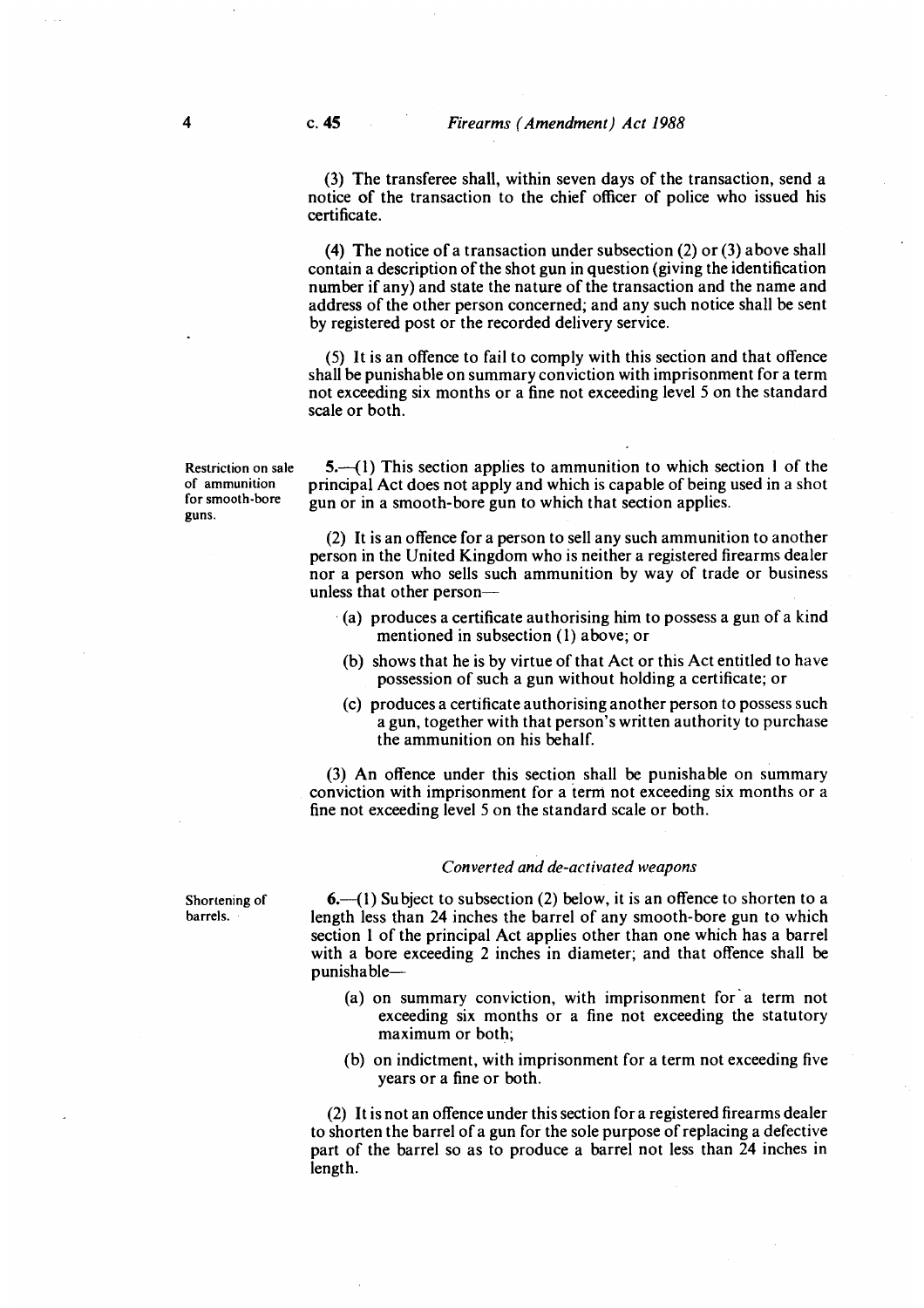# $7.$ —(1) Any weapon which— $\overline{a}$

- (a) has at any time (whether before or after the passing of this Act) been a weapon of a kind described in section 5(1) of the principal Act as amended by or under section 1 above; and
- (b) is not a self-loading or pump-action smooth-bore gun which has at any such time been such a weapon by reason only of having had a barrel less than 24 inches in length,

shall be treated as a prohibited weapon notwithstanding anything done for the purpose of converting it into a weapon of a different kind.

(2) Any weapon which—

- (a) has at any time since the coming into force of section 2 above been a weapon to which section 1 of the principal Act applies; or
- (b) would at any previous time have been such a weapon if those sections had then been in force,

shall, if it has, or at any time has had, a rifled barrel less than 24 inches in length, be treated as a weapon to which section 1 of the principal Act applies notwithstanding anything done for the purpose of converting it into a shot gun or an air weapon.

(3) For the purposes of subsection (2) above there shall be disregarded the shortening of a barrel by a registered firearms dealer for the sole purpose of replacing part of it so as to produce a barrel not less than 24 inches in length.

8. For the purposes of the principal Act and this Act it shall be De-activated resumed unless the contrary is shown that a firearm has been rendered weapons. presumed, unless the contrary is shown, that a firearm has been rendered incapable of discharging any shot, bullet or other missile, and has consequently ceased to be a firearm within the meaning of those Acts, if—

- (a) it bears a mark which has been approved by the Secretary of State for denoting that fact and which has been made either by one of the two companies mentioned in section 58(1) of the principal Act or by such other person as may be approved by the Secretary of State for the purposes of this section; and
- (b) that company or person has certified in writing that work has been carried out on the firearm in a manner approved by the Secretary of State for rendering it incapable of discharging any shot, bullet or other missile.

### Firearm and shot gun certificates

9. In section  $26(2)(a)$  of the principal Act (rules requiring applications Photographs on for certificates to be accompanied by a photograph of the applicant) for certificates. the words "a photograph" there shall be substituted the words "up to four photographs" and the power conferred by sections 27(2) and 28(2) of that Act to prescribe the form of a firearm or shot gun certificate shall include power to require the certificate to bear a photograph of the holder.

10. After section 26(2)(b) of the principal Act (rules requiring Statements in verification of matters contained in applications for certificates) there support of<br>shall be inserted—<br>applications for shall be inserted—

certificates.

classification.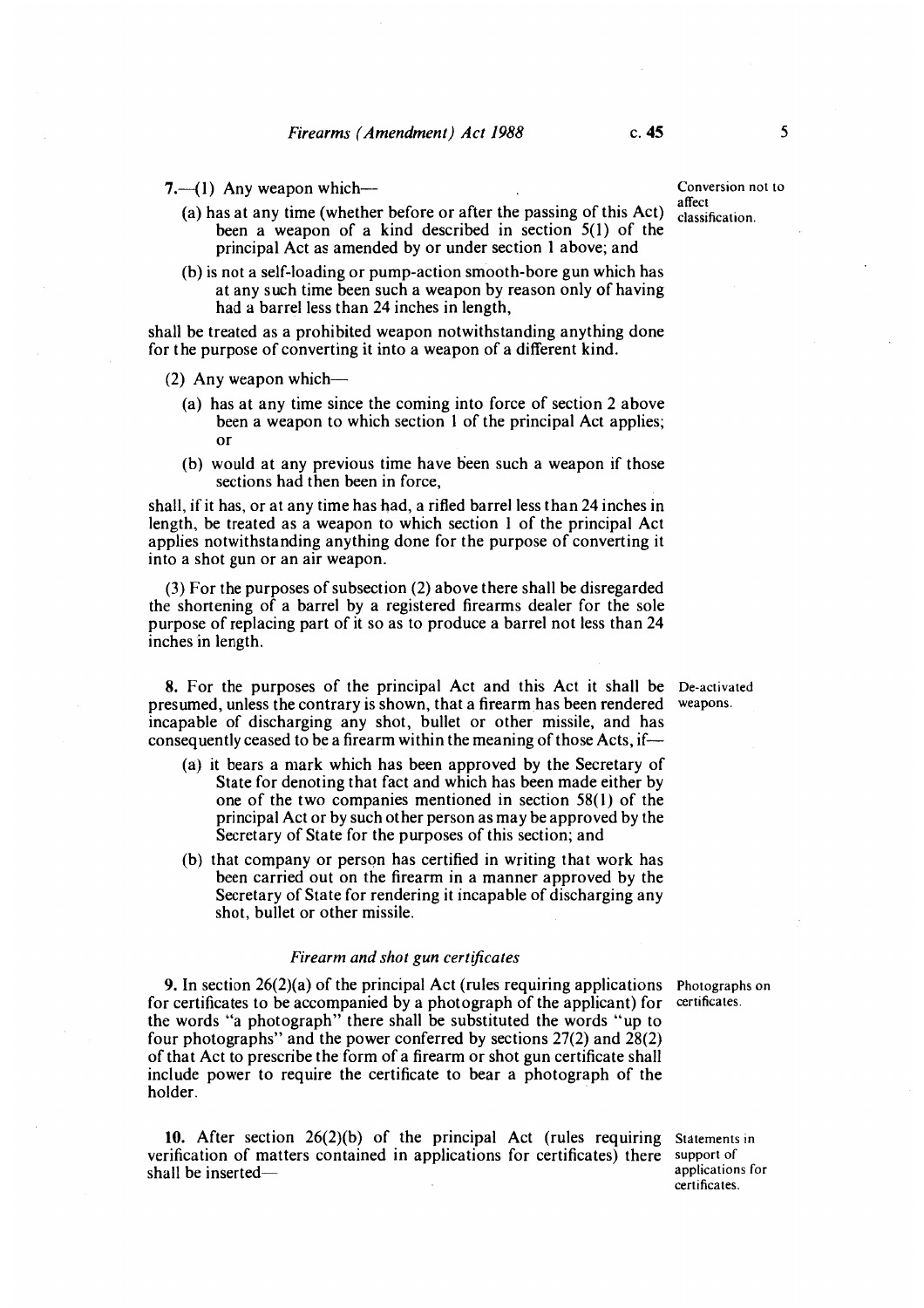### 6 c. 45 Firearms (Amendment) Act 1988

"(c) require any application for a certificate to be accompanied by a statement by the person verifying the matters mentioned in paragraph (b) above to the effect that he knows of no reason why the applicant should not be permitted to possess a firearm."

Grant of co- **I1.—(1)** Where a person who holds a firearm certificate applies for the terminous grant or renewal of a shot gun certificate that certificate may, if he so terminous grant or renewal of a shot gun certificate that certificate may, if he so<br>certificates. requests, be granted or renewed for such period less than that specified in or prescribed under section 26(3) of the principal Act as will secure that it ceases to be in force at the same time as the firearm certificate.

> (2) Where a person who holds a shot gun certificate, or both such a certificate and a firearm certificate, applies for the grant of a firearm certificate, or for the renewal of the firearm certificate held by him, he may, on surrendering his shot gun certificate, apply for a new shot gun certificate to take effect on the same day as that on which the firearm certificate is granted or renewed.

> (3) Where a shot gun certificate is granted to a person or such a certificate held by him is renewed and on the same occasion he is granted a firearm certificate or such a certificate held by him is renewed the fee payable on the grant or renewal of the shot gun certificate shall be £5 instead of that specified in section 32 of the principal Act.

> (4) Subsection (3) above shall be included in the provisions that may be amended by an order under section 43 of the principal Act.

Revocation of 12.—(1) Where a certificate is revoked by the chief officer of police ertificates. under section 30(1)(a) or (2) of the principal Act be may by notice in under section 30(1)(a) or (2) of the principal Act he may by notice in writing require the holder of the certificate to surrender forthwith the certificate and any firearms and ammunition which are in the holder's possession by virtue of the certificate;

> (2) It is an offence to fail to comply with a notice under subsection  $(1)$ above; and that offence shall be punishable on summary conviction with imprisonment for a term not exceeding three months or a fine not exceeding level 4 on the standard scale or both.

> (3) Where a firearm or ammunition is surrendered in pursuance of a notice under subsection (I) above, then—

- (a) if an appeal against the revocation of the certificate succeeds, the firearm or ammunition shall be returned;
- (b) if such an appeal is dismissed, the court may make such order for the disposal of the firearm or ammunition as it thinks fit;
- (c) if no such appeal is brought or such an appeal is abandoned, the firearm or ammunition shall be disposed of—
	- (i) in such manner as the chief officer of police and the owner may agree; or

(ii) in default of agreement, in such manner as the chief officer may decide;

but subject, in a case within sub-paragraph (ii), to the provisions of subsection (4) below.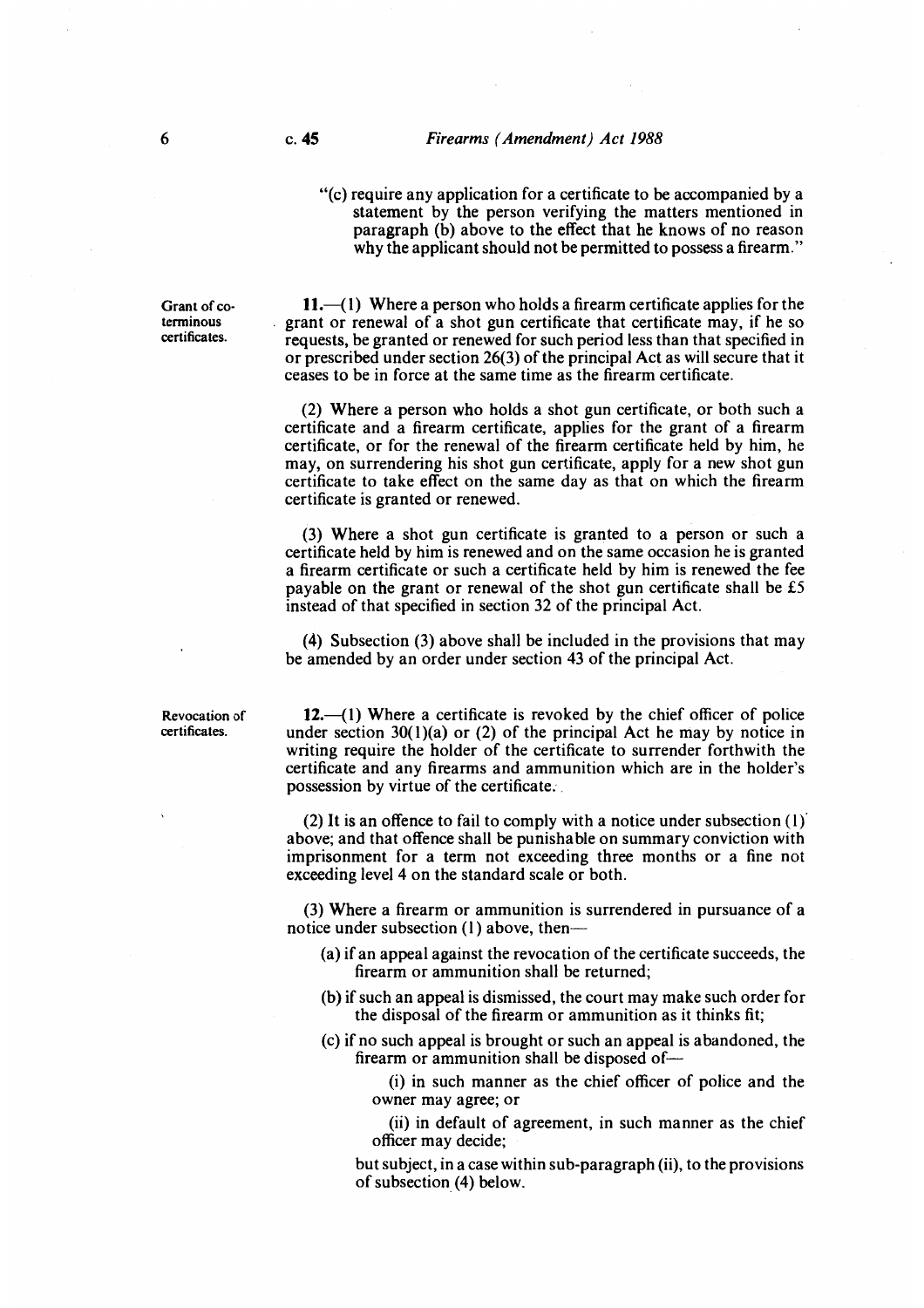(4) The chief officer of police shall give the owner notice in writing of any decision under subsection (3)(c)(ii) above, the owner may appeal against that decision in accordance with section 44 of the principal Act and on such an appeal the court may either dismiss the appeal or make such order as to the disposal of the firearm or ammunition as it thinks fit.

(5) Subsection (4) of section 30 of the principal Act (surrender of revoked certificate within twenty-one days with extension in cases of appeal) shall not apply where the revocation is under subsection  $(1)(a)$  or (2) of that section and a notice is served under subsection (1) above; and paragraph 1 of Part I and paragraphs 1 to 5 of Part II of Schedule 5 to that Act (appeal jurisdiction and procedure) shall apply to an appeal under subsection (4) above as they apply to an appeal against the revocation of a certificate.

### Firearms dealers and other businesses

13.-—(l) In section 33(5) of the principal Act (annual renewal of Firearms dealers. dealer's registration certificate) for the words "on or before 1st June in each year" there shall be substituted the words "on or before the expiration of the period of three years from the grant of the certificate of registration for the time being held by him".

(2) In section 34 of that Act (grounds for refusal of registration) after subsection (1) there shall be inserted—

"(IA) The chief officer of police may refuse to register an applicant unless he is satisfied that the applicant will engage in business as a firearms dealer to a substantial extent or as an essential part of another trade, business or profession."

(3) In section 38(8) of that Act (dealer to surrender his certificate of registration on being removed from the register) after the words "surrender his certificate of registration" there shall be inserted the words "and the register of transactions kept by him under section 40 of this Act".

(4) After section 40(3) of that Act (entry of transactions in the register) there shall be inserted—

"(3A) Every person keeping a register in accordance with this section shall (unless required to surrender the register under section 38(8) of this Act) keep it for such a period that each entry made after the coming into force of this subsection will be available for inspection for at least five years from the date on which it was made."

(5) In the Table in Part I of Schedule 6 to that Act (punishments for offences) in the second column of the entry relating to section 38(8), after the words "certificate of registration" there shall (in consequence of subsection (3) above) be inserted the words "or register of transactions".

14.—(1) It is an offence for an auctioneer, carrier or warehouseman— Auctioneers,<br>(a) to fail to take gases well approaching family as fact that for carriers and

(a) to fail to take reasonable precautions for the safe custody of any warehousemen.<br>firearm or ammunition which, by virtue of section  $9(1)$  of the principal Act, he or any servant of his has in his possession without holding a certificate; or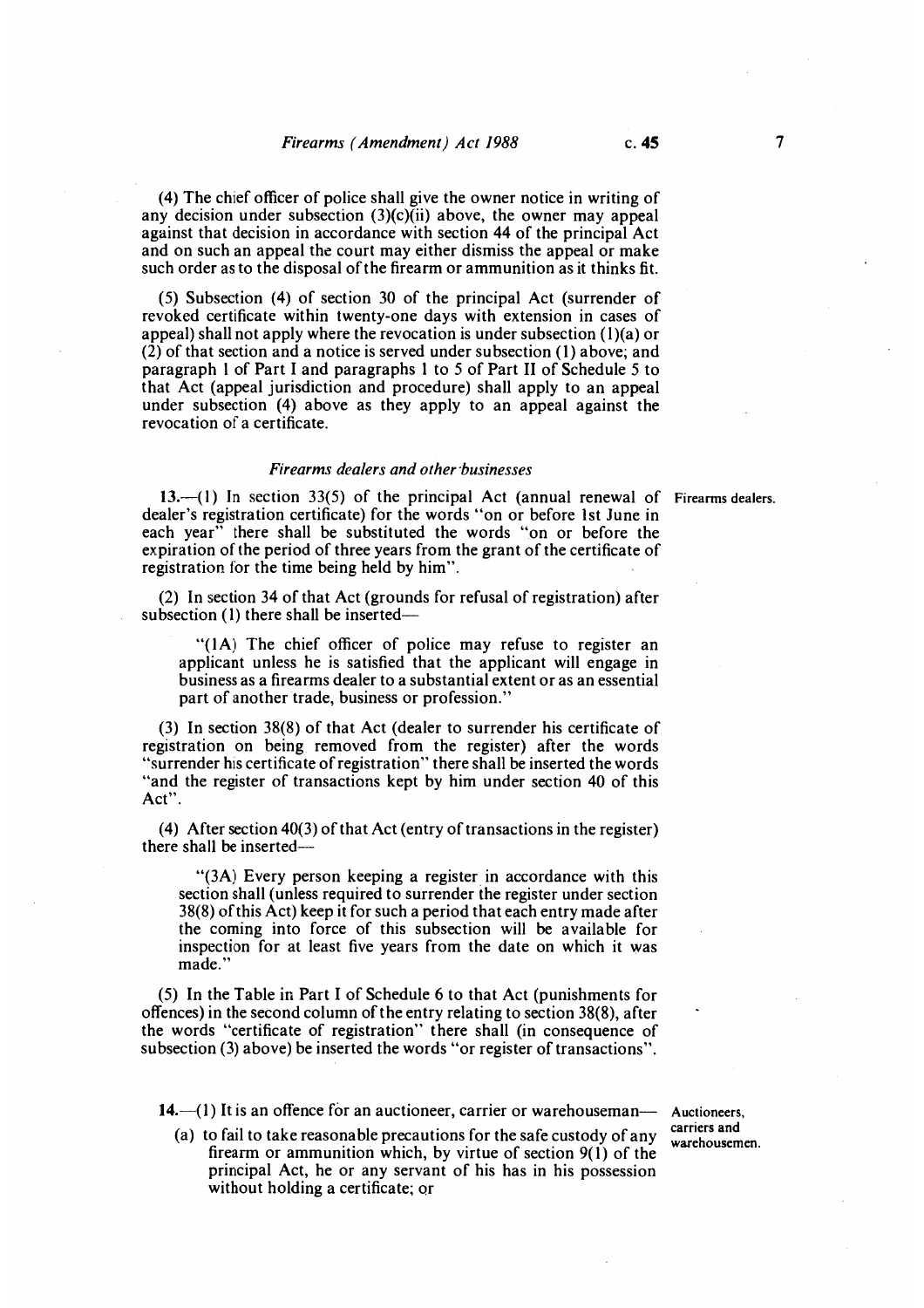(b) to fail to report forthwith to the police the loss or theft of any such firearm or ammunition.

(2) An offence under this section shall be punishable on summary conviction with imprisonment for a term not exceeding six months or a fine not exceeding level 5 on the standard scale or both.

#### Exemptions

Rifle and pistol  $15-1$  A member of a rifle club, miniature rifle club or pistol club clubs. approved by the Secretary of State may, without holding a firearm certificate, have in his possession a firearm and ammunition when engaged as a member of the club in, or in connection with, target practice.

> (2) Any approval under this section may be limited so as to apply to target practice with only such types of rifles or pistols as are specified in the approval.

> (3) An approval under this section shall, unless withdrawn, continue in force for six years from the date on which it is granted but may be renewed for further periods of six years at a time.

> (4) There shall be payable on the grant or renewal of an approval under this section a fee of £33 but this subsection shall be included in the provisions that may be amended by an order under section 43 of the principal Act.

> (5) A constable duly authorised in writing in that behalf by a chief officer of police may, on producing if required his authority, enter any premises occupied or used by a club approved under this section and inspect those premises, and anything on them, for the purpose of ascertaining whether the provisions of this section and any limitations in the approval are being complied with.

> (6) It is an offence for a person intentionally to obstruct a constable in the exercise of his powers under subsection (5) above, and that offence shall be punishable on summary conviction with a fine not exceeding level <sup>3</sup>on the standard scale.

> (7) In section 11(3) of the principal Act (which, as respects rifle clubs and miniature rifle clubs, is superseded by this section) the words "rifle club or miniature rifle club or" and "club or" (in the second place) shall be omitted.

> (8) In section 32(2) of that Act (exemption from fee for firearm certificate for responsible officer of a rifle club or miniature rifle club) after the words "miniature rifle club" there shall be inserted the words "pistol club" and at the end there shall be added the words "but in the case of <sup>a</sup> club whose approval is limited to target practice with specified types of rifles or pistols this subsection shall apply only to a certificate in respect of rifles or pistols of those types".

> (9) Any approval of a rifle or miniature rifle club under section  $11(3)$ of the principal Act shall have effect as if it were an approval under this section except that (without prejudice to renewal) it shall expire at the end of the period of three years beginning with the day on which this section comes into force.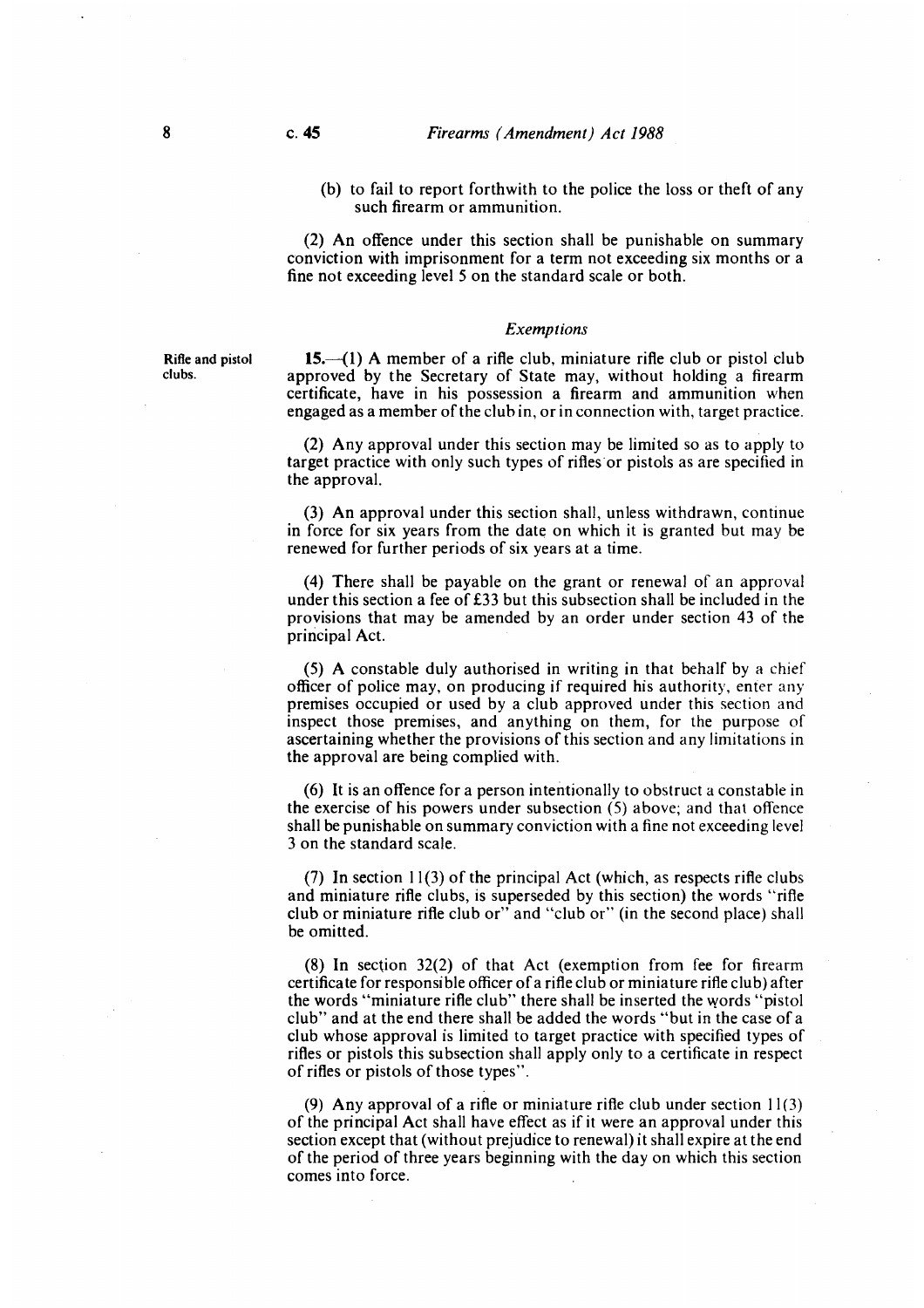16.—(1) A person of or over the age of seventeen may, without holding Borrowed rifles on<br>firearm certificate borrow a rifle from the occupier of private premises private premises. a firearm certificate, borrow a rifle from the occupier of private premises. and use it on those premises in the presence either of the occupier or of a servant of the occupier if—

- (a) the occupier or servant in whose presence it is used holds a firearm certificate in respect of that rifle; and
- (b) the borrower's possession and use of it complies with any conditions as to those matters specified in the certificate.

(2) A person who by virtue of subsection (1) above is entitled without holding a firearm certificate to borrow and use a rifle in another person's presence may also, without holding such a certificate, purchase or acquire ammunition for use in the rifle and have it in his possession during the period for which the rifle is borrowed if—

- (a) the firearm certificate held by that other person authorises the holder to have in his possession at that time ammunition for the rifle of a quantity not less than that purchased or acquired by, and in the possession of, the borrower; and
- (b) the borrower's possession and use of the ammunition complies with any conditions as to those matters specified in the certificate.

 $17.$ —(1) The holder of a visitor's firearm permit may, without holding Visitors' permits. <sup>a</sup>firearm certificate, have in his possession any firearm, and have in his possession, purchase or acquire any ammunition, to which section 1 of the principal Act applies; and the holder of a visitor's shot gun permit may, without holding a shot gun certificate, have shot guns in his possession and purchase or acquire shot guns.

(2) The chief officer of police for an area may, on an application in the prescribed form made by a person resident in that area on behalf of a person specified in the application, grant a permit under this section to the specified person if satisfied that he is visiting or intending to visit Great Britain and—

- (a) in the case of a visitor's firearm permit, that he has a good reason for having each firearm and the ammunition to which the permit relates in his possession, or, as respects ammunition, for purchasing or acquiring it, while he is a visitor to Great Britain;
- (b) in the case of a visitor's shot gun permit, that he has a good reason for having each shot gun to which the permit relates in his possession, or for purchasing or acquiring it, while he is such a visitor.

(3) No permit shall be granted under this section to a person if the chief officer of police has reason to believe—

- (a) that his possession of the weapons or ammunition in question would represent a danger to the public safety or to the peace; or
- (b) that he is prohibited by the principal Act from possessing them.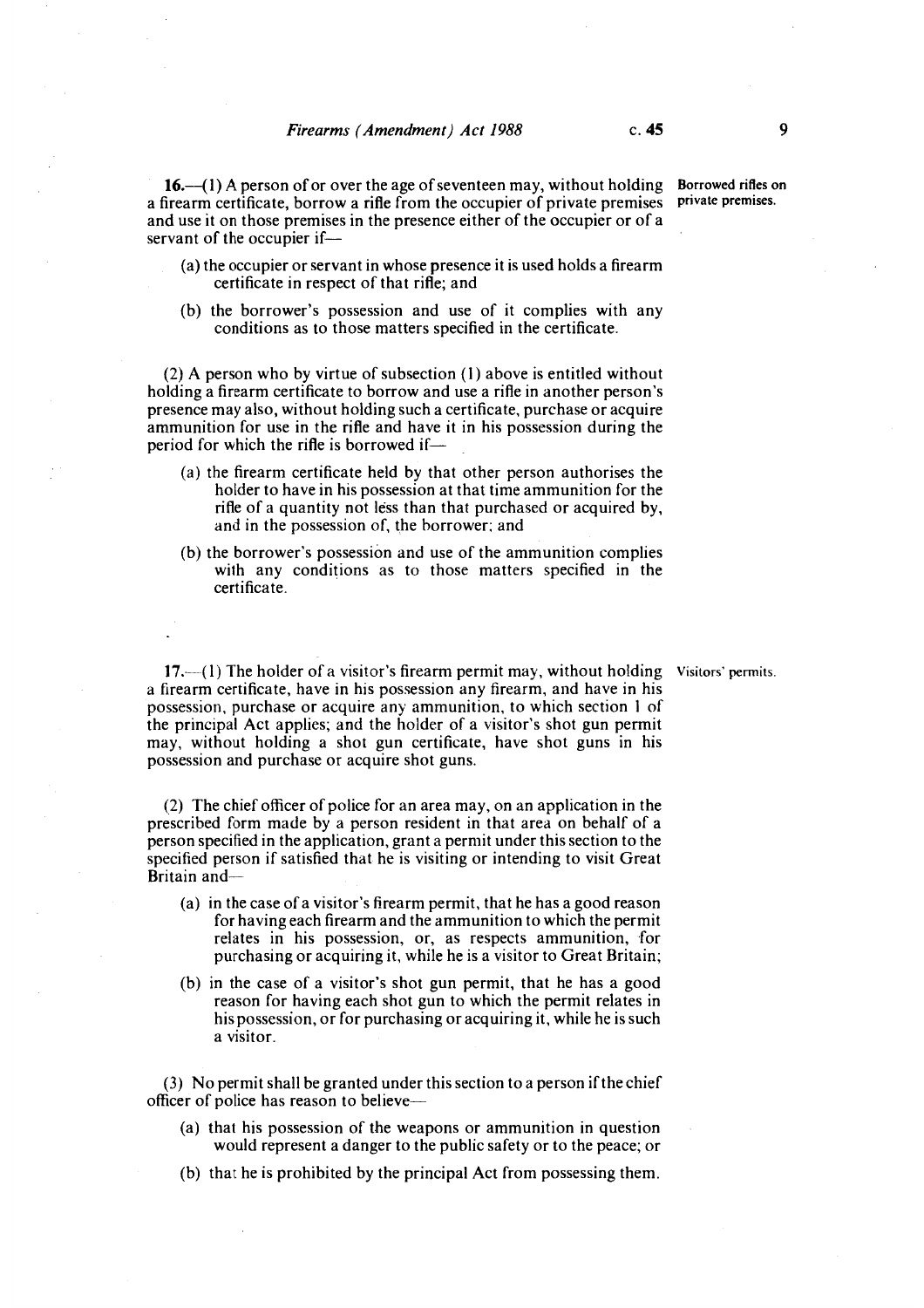### 10 c. 45 Firearms (Amendment) Act 1988

(4) A permit under this section shall be in the prescribed form, shall specify the conditions subject to which it is held and—

- (a) in the case of a visitor's firearm permit, shall specify the number and description of the firearms to which it relates, including their identification numbers, and, as respects ammunition, the quantities authorised to be purchased or acquired and to be held at any one time;
- (b) in the case of a visitor's shot gun permit, shall specify the number and description of the shot guns to which it relates, including, if known, their identification numbers.

(5) The chief officer of police by whom a permit under this section is granted may by notice in writing to the holder vary the conditions subject to which the permit is held but, in the case of a visitor's shot gun permit, no condition shall be imposed or varied so as to restrict the premises where the shot gun or guns to which the permit relates may be used.

(6) A permit under this section shall come into force on such date as is specified in it and continue in force for such period, not exceeding twelve months, as is so specified.

(7) A single application (a "group application") may be made under this section for the grant of not more than twenty permits to persons specified in the application if it is shown to the satisfaction of the chief officer of police that their purpose in having the weapons in question in their possession while visiting Great Britain is—

- (a) using them for sporting purposes on the same private premises during the same period; or
- (b) participating in the same competition or other event or the same series of competitions or other events.

(8) There shall be payable on the grant of a permit under this section a fee of £12 except that where six or more permits are granted on a group application the fee shall be £60 in respect of those permits taken together.

(9) Subsection (8) above shall be included in the provisions that may be amended by an order under section 43 of the principal Act.

(10) It is an offence for a person—

- (a) to make any statement which he knows to be false for the purpose of procuring the grant of a permit under this section; or
- (b) to fail to comply with a condition subject to which such a permit is held by him;

and each of those offences shall be punishable on summary Conviction with imprisonment for a term not exceeding six months or a fine not exceeding level 5 on the standard scale or both.

Firearms acquired **18.—(1)** A person may, without holding a firearm or shot gun for export. certificate purchase a firearm from a registered firearms dealer if certificate, purchase a firearm from a registered firearms dealer if—

- (a) that person has not been in Great Britain for more than thirty days in the preceding twelve months; and
- (b) the firearm is purchased for the purpose only of being exported from Great Britain without first coming into that person's possession.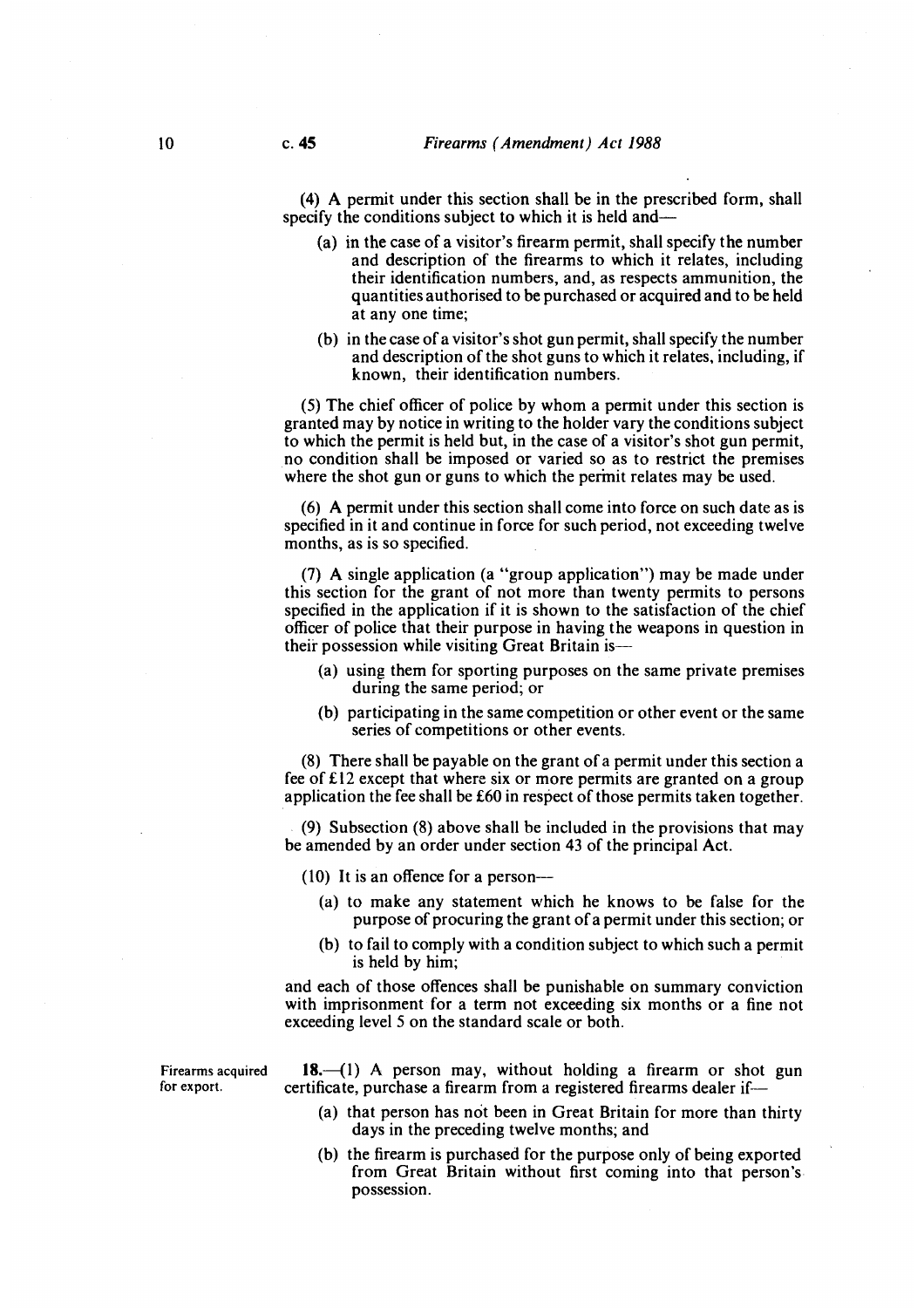(2) A registered firearms dealer who sells a firearm to a person who shows that he is entitled by virtue of subsection (1) above to purchase it without holding a certificate shall within forty-eight hours from the transaction send a notice of the transaction to the chief officer of police in whose register the premises where the transaction took place are entered.

(3) The notice of a transaction under subsection (2) above shall contain the particulars of the transaction which the dealer is required to enter in the register kept by him under section 40 of the principal Act and every such notice shall be sent by registered post or the recorded delivery service.

(4) In the case of a transaction to which subsection (2) above applies the particulars to be entered in the register kept under section 40 of the principal Act (and accordingly contained in a notice under subsection (3) above) shall include the number and place of issue of the purchaser's passport, if any.

(5) It is an offence for a registered firearms dealer to fail to comply with subsection (2) above; and that offence shall be punishable on summary conviction with imprisonment for a term not exceeding six months or a fine not exceeding level 5 on the standard scale or both.

19. The Schedule to this Act shall have effect for exempting firearms Firearms and<br>Internation in museums from certain provisions of the principal Act. ammunition in and ammunition in museums from certain provisions of the principal Act.

### Miscellaneous and supplementary

 $20.$ —(1) Section 6 of the principal Act (power to control movement of Removal of arms and ammunition) shall be amended as follows and ammunition arms and ammunition) shall be amended as follows.

(2) After subsection  $(1)$  there shall be inserted—

"(1A) The Secretary of State may by order prohibit the removal of firearms or ammunition from Great Britain to Northern Ireland unless—

- (a) the removal is authorised by the chief officer of police for the area from which they are to be removed and by the Chief Constable of the Royal Ulster Constabulary; and
- (b) such conditions as may be specified in the order or imposed by the chief officer of police or the Chief Constable are complied with."

(3) Paragraph (b) of subsection (1) (which is superseded by the new subsection  $(1A)$ ) shall be omitted.

21. The Secretary of State shall, in accordance with a scheme made by Payments in m. make nayments to persons who surrender or otherwise dispose of respect of him, make payments to persons who surrender or otherwise dispose of respect of frearms—<br>prohibited firearms— prohibited prohibited

- (a) which they had, and were entitled to have, in their possession immediately before 23rd September 1987 by virtue of firearm or shot gun certificates held by them; or
- (b) which before that date they had contracted to acquire and were entitled to have in their possession on or after that date by virtue of such certificates held by them,

and the possession of which will become, or has become, unlawful by virtue of section  $1(2)$  or  $7(1)$  above.

weapons.

museums.

to Northern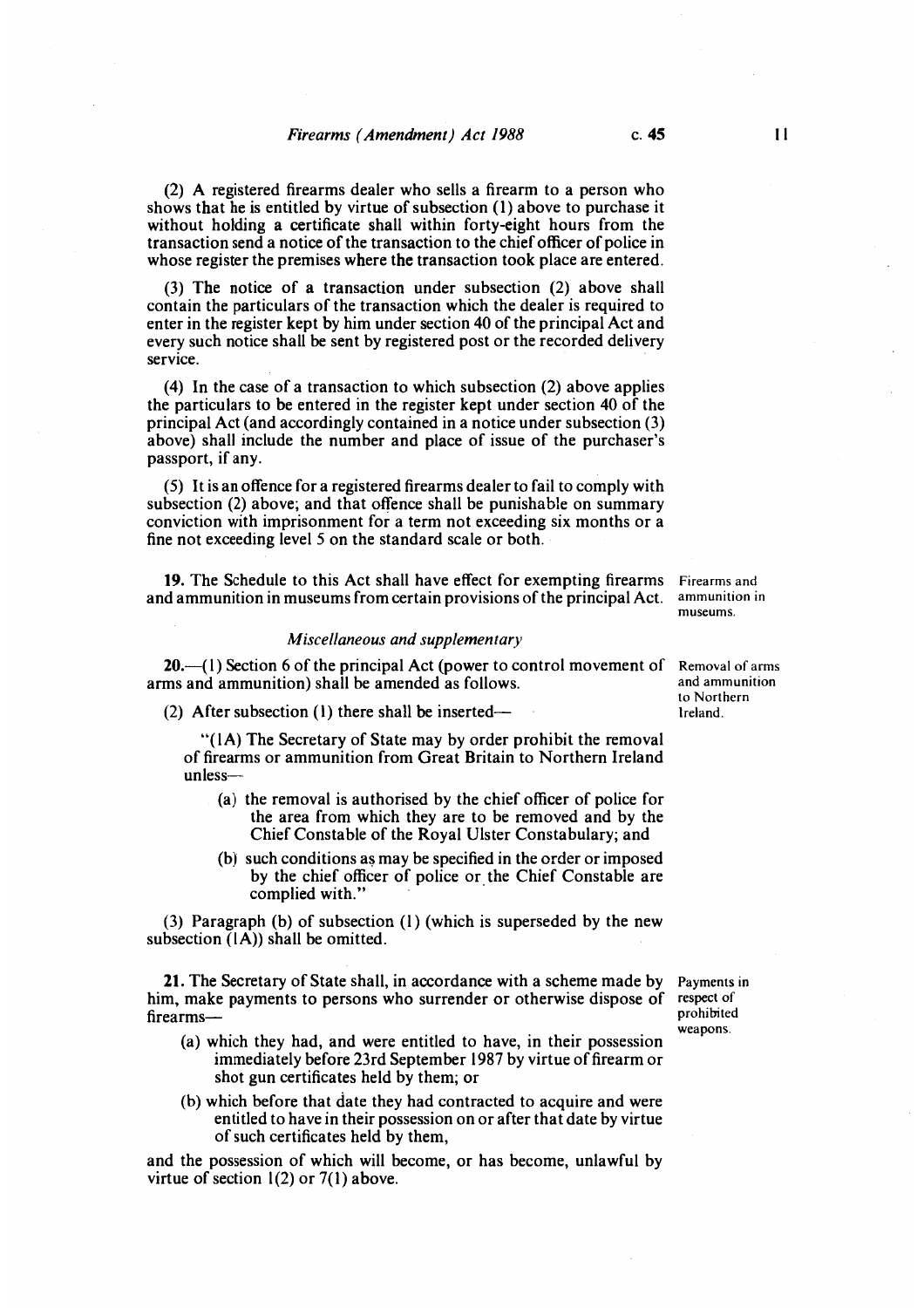Firearms 22.—(1) There shall be established in accordance with the provisions of consultative  $\frac{22}{100}$  this section a firearms consultative committee consisting of a chairman consultative this section a firearms consultative committee consisting of a chairman<br>committee. and not less than twelve other members appointed by the Secretary of and not less than twelve other members appointed by the Secretary of State, being persons appearing to him to have knowledge and experience of one or more of the following matters—

(a) the possession, use or keeping of, or transactions in, firearms;

- (b) weapon technology; and
- (c) the administration or enforcement of the provisions of the (982 c. 31. principal Act, the Firearms Act 1982 and this Act.

(2) The reference in subsection  $(1)(a)$  above to the use of firearms includes in particular a reference to their use for sport or competition.

(3) Subject to subsection (4) below, a member of the committee shall hold and vacate office in accordance with the terms of his appointment.

(4) Any member of the committee may resign by notice in writing to the Secretary of State; and the chairman may by such a notice resign his office as such.

(5) It shall be the function of the committee—

- (a) to keep under review the working of the provisions mentioned in subsection (1)(c) above and to make to the Secretary of State such recommendations as the committee may from time to time think necessary for the improvement of the working of those provisions;
- (b) to make proposals for amending those provisions if it thinks fit; and
- (c) to advise the Secretary of State on any other matter relating to those provisions which he may refer to the committee.

(6) The committee shall in each year make a report on its activities to the Secretary of State who shall lay copies of the report before Parliament.

(7) The Secretary of State may make to members of the committee such payments as he may determine in respect of expenses incurred by them in the performance of their duties.

(8) The committee shall cease to exist at the end of the period of five years beginning with the day on which this section comes into force unless the Secretary of State provides by an order made by statutory instrument for it to continue thereafter, but no such order shall continue the committee for more than three years at a time.

Minor and 23.—(1) In section 4 of the principal Act (conversion of weapons) in consequential subsection  $(4)$ . for the words "converted contrary to subsection  $(3)$ consequential subsection (4), for the words "converted contrary to subsection  $(3)$ <br>amendments and above" there shall be substituted the words "converted as mentioned in amendments and above" there shall be substituted the words "converted as mentioned in repeals.<br>subsection (3) above".

> (2) In section 12(2) of that Act (exemption for theatrical etc. performances) for the words "such a firearm as is described in section  $5(1)(a)$  of this Act" there shall be substituted the words "a prohibited" weapon" and for the words "the firearm" there shall be substituted the words "the weapon".

> (3) In sections  $13(1)(c)$ ,  $40(4)$  and  $49(1)$  of that Act (which refer to officers of police) for the words "an officer of police", wherever occurring, there shall be substituted the words "a constable".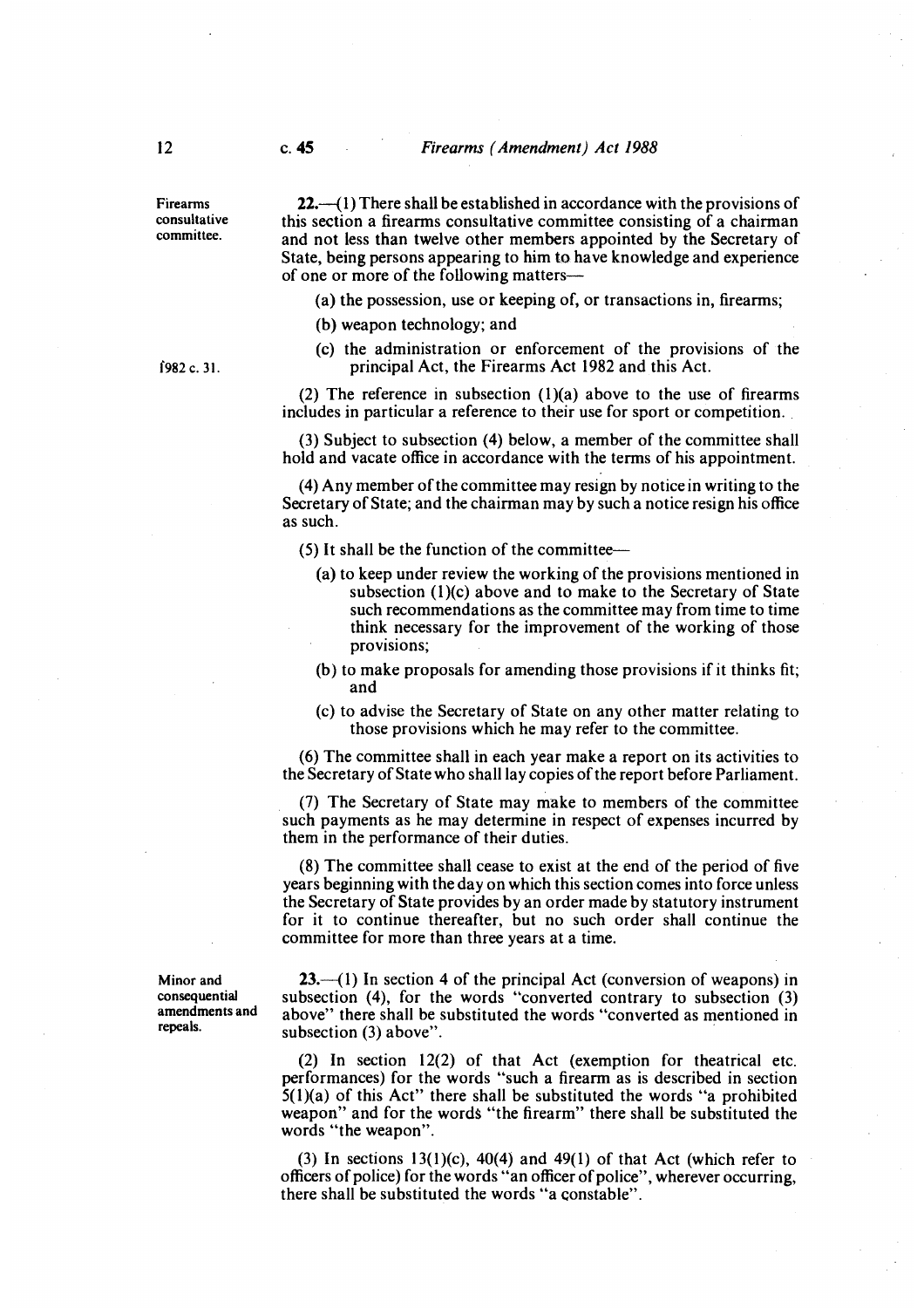(4) In sections 22(2) and 24(2)(b) of that Act (exemption for minors in cases to which section 11(3) applies) after the words "of this Act" there shall be inserted the words "or section 15 of the Firearms (Amendment) Act 1988" and in section 23(2)(a) of that Act (which contains a similar exemption) for the words "section 11(3) of this Act" there shall be substituted the words "section 15 of the Firearms (Amendment) Act 1988".

(5) In section 27(2) of that Act (matters to be specified in firearm certificate) after the words "the nature and number of the firearms to which it relates" there shall be inserted the words ", including if known their identification numbers," and after the word "purchased" there shall be inserted the words "or acquired".

(6) In subsection (1) of section 42 of that Act (transferor of firearm to which section 1 applies to give notice of transaction to a chief officer of police) for the words "forty-eight hours" there shall be substituted the words "seven days" and after that subsection there shall be inserted—

"(IA) The notice under subsection (1) above shall contain a description of the firearm (giving the identification number if any) and state the nature of the transaction and the name and address of the other person concerned."

(7) In Part I of Schedule 6 to that Act (penalties), in the entry relating to section 9(3) (false statement to obtain permit for auction of firearms) for columns 3 and 4 there shall be substituted the following-

"Summary 6 months or a fine not exceeding level 5 on the standard scale; or both."

(8) Section 14 of that Act (persons temporarily in Great Britain) is hereby repealed.

 $24$ —(1) Any administrative expenses incurred by the Secretary of State Expenses and under section 15 or 22 above or the Schedule to this Act and any sums receipts. required by him for making payments under section 21 or 22 above shall be paid out of money provided by Parliament.

(2) Any fees received by the Secretary of State under section 15 above or the Schedule to this Act shall be paid into the Consolidated Fund.

25.—(1) In this Act "the principal Act" means the Firearms Act 1968 Interpretation and and any expression which is also used in that Act has the same meaning supplementary<br>as in that Act<br>provisions. as in that Act.

(2) In section 57 of the principal Act (definitions) after subsection (2) there shall be inserted—

"(2A) In this Act "self-loading" and "pump-action" in relation to any weapon mean respectively that it is designed or adapted (otherwise than as mentioned in section  $5(1)(a)$ ) so that it is automatically re-loaded or that it is so designed or adapted that it is re-loaded by the manual operation of the fore-end or forestock of the weapon.

(2B) In this Act "revolver", in relation to a smooth-bore gun, means a gun containing a series of chambers which revolve when the gun is fired."

1968 c.27.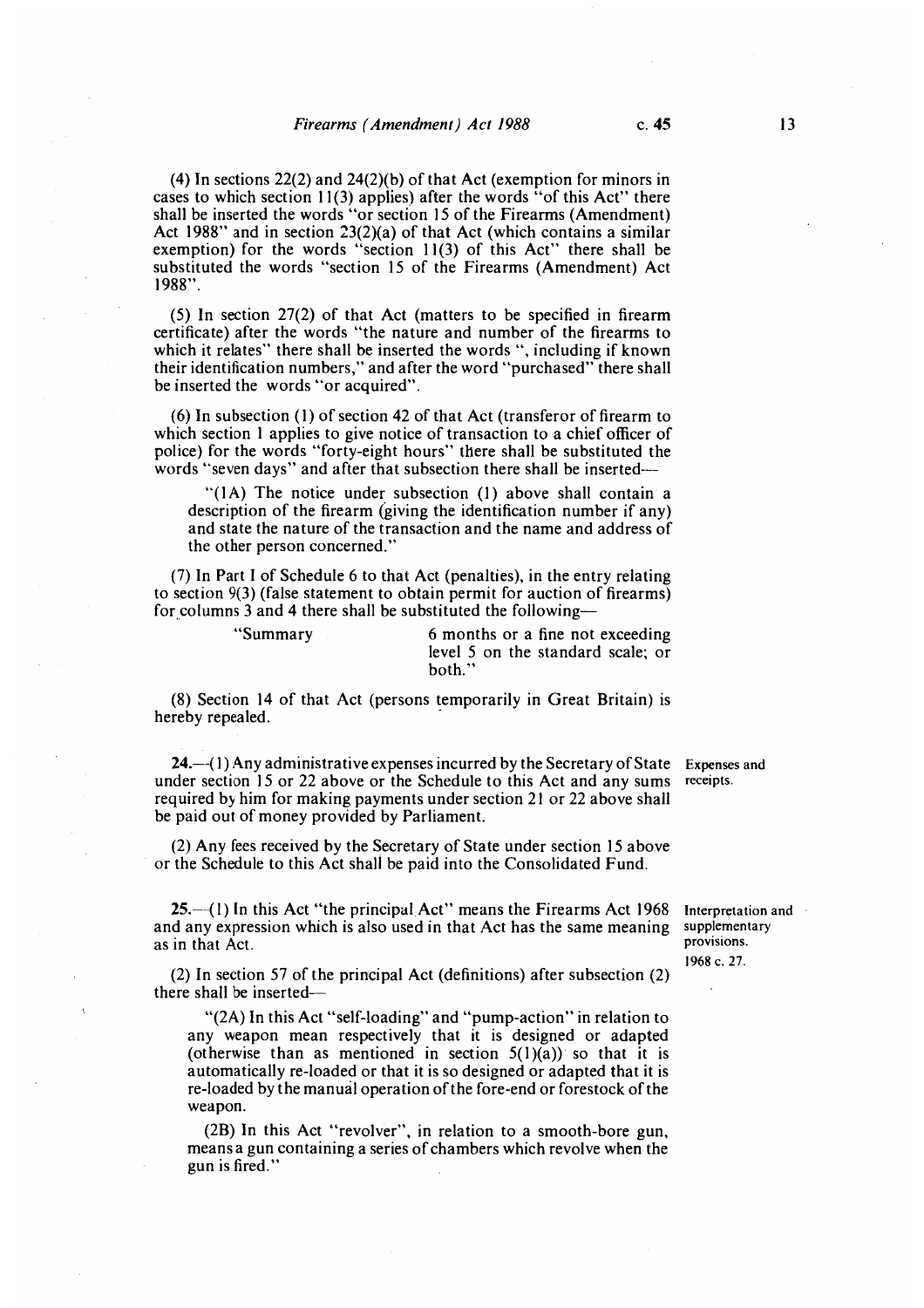(3) In section 57(4) of the principal Act after the definition of "registered" there shall be inserted—

"'rifle' includes carbine;".

(4) Any reference in the principal Act to a person who is by virtue of that Act entitled to possess, purchase or acquire any weapon or ammunition without holding a certificate shall include a reference to a person who is so entitled by virtue of any provision of this Act.

 $(5)$  Sections 46, 51(4) and 52 of the principal Act (powers of search, time-limit for prosecutions and forfeiture and cancellation orders on conviction) shall apply also to offences under this Act except that on the conviction of a person for an offence under the Schedule to this Act no order shall be made for the forfeiture of anything in his possession for the purposes of the museum in question.

 $(6)$  Sections 53 to 56 and section 58 of the principal Act (rules, Crown application, service of notices and savings) shall have effect as if this Act were contained in that Act.

(7) The provisions of this Act other than sections 15 and 17 shall be <sup>1982</sup>c. 31. treated as contained in the principal Act for the purposes of the Firearms Act 1982 (imitation firearms readily convertible into firearms to which section 1 of the principal Act applies).

Corresponding 26.—(1) An Order in Council under paragraph 1(1)(b) of Schedule 1 provisions for to the Northern Ireland Act 1974 (legislation for Northern Ireland in the provisions for to the Northern Ireland Act 1974 (legislation for Northern Ireland in the Northern Ireland. interim period) which states that it is made only for nurposes Northern Ireland. interim period) which states that it is made only for purposes<br>1974 c. 28. corresponding to those of the provisions of this Act to which this section corresponding to those of the provisions of this Act to which this section applies—

- (a) shall not be subject to paragraph 1(4) and (5) of that Schedule (affirmative resolution of both Houses of Parliament); but
- (b) shall be subject to annulment in pursuance of a resolution of either House.
- (2) This section applies to—
	- (a) section  $1(1)$ , (2) and (3);
	- (b) section 9;
	- (c) section 13(1), (3) and (5);
	- (d) section 14;
	- (e) section  $15(5)$  and  $(6)$ ;
	- (f) section 23(2);
	- (g) section 25(1), (2), (5), (6) and (7).

Short title, 27.—(1) This Act may be cited as the Firearms (Amendment) Act 1988.<br>citation.

(2) This Act and the Firearms Acts 1968 and 1982 may be cited together  $\text{comment}$  (2) I his Act and the Firearms Accanote and extent. as the Firearms Acts 1968 to 1988.

> (3) Except for section 26 and this section the provisions of this Act shall not come into force until such day as the Secretary of State may appoint by an order made by statutory instrument; and any such order may appoint different days for different provisions or different purposes and contain such transitional provisions as appear to the Secretary of State to be necessary or expedient in connection with any provision brought into force.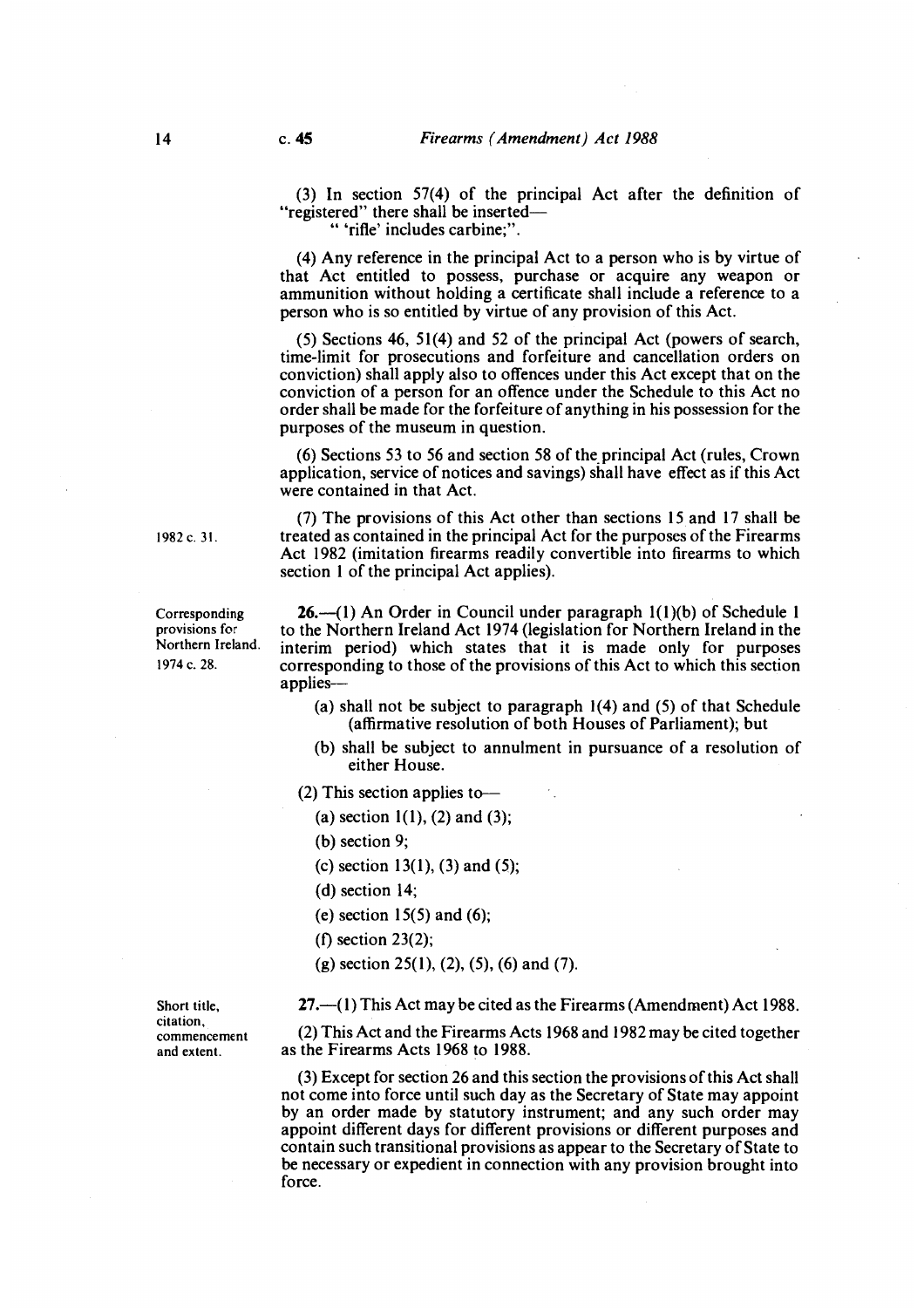(4) Except for section 26 and this section this Act does not extend to Northern Ireland.

 $\frac{1}{2}$ 

 $\bar{z}$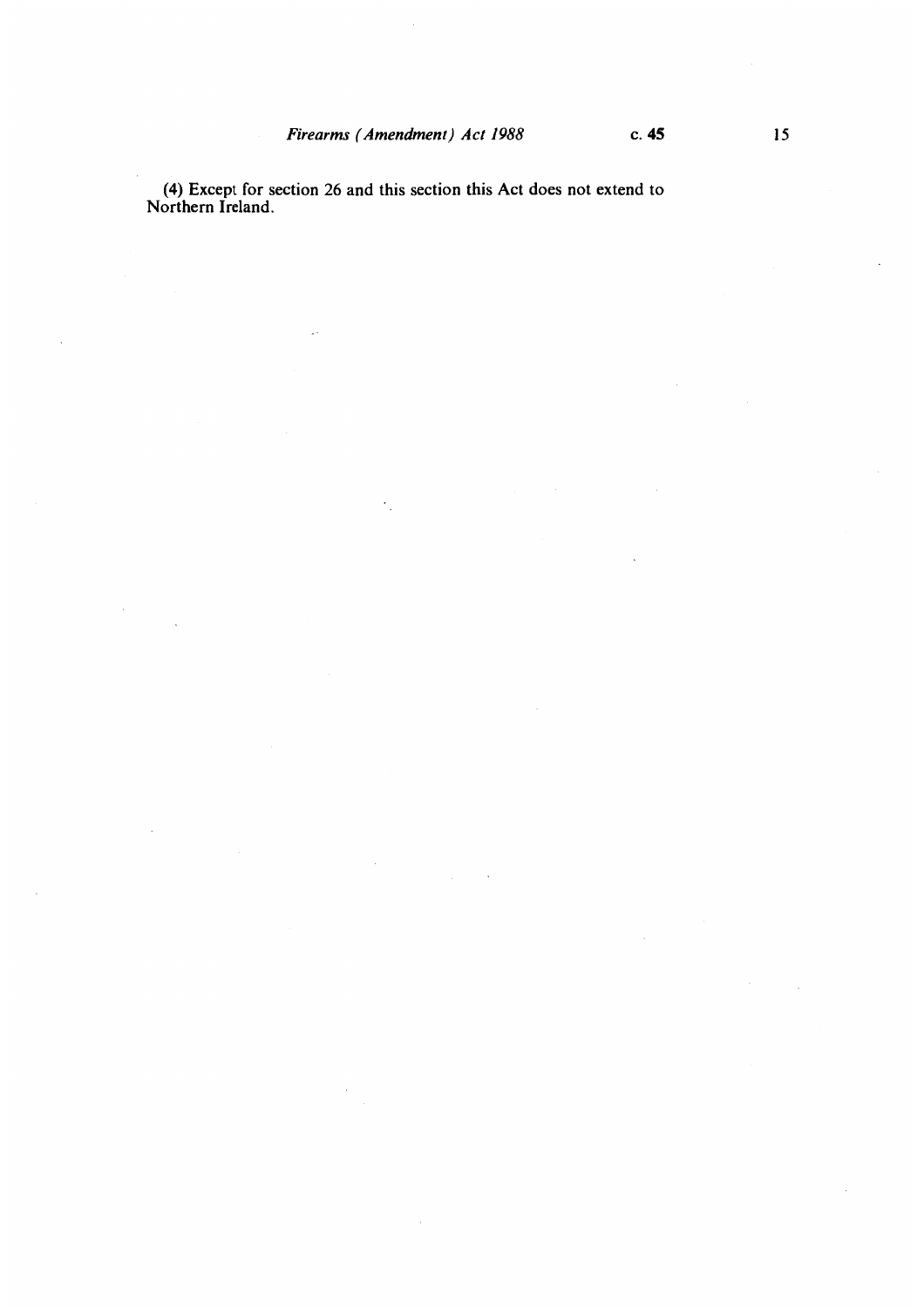# Section 19. SCHEDULE

### FIREARMS AND AMMUNITION IN MUSEUMS

#### Museum firearms licences

<sup>I</sup>.—( 1) The Secretary of State may, on an application in writing made on behalf of a museum to which this Schedule applies, grant a museum firearms licence in respect of that museum.

(2) While a museum firearms licence (in this Schedule referred to as a "licence") is in force in respect of a museum the persons responsible for its management and their servants—

- (a) may, without holding a firearm certificate or shot gun certificate, have in their possession, and purchase or acquire, for the purposes of the museum firearms and ammunition which are or are to be normally exhibited or kept on its premises or on such of them as are specified in the licence; and
- (b) if the licence so provides, may, without the authority of the Secretary of State under section 5 of the principal Act, have in their possession, purchase or acquire for those purposes any prohibited weapons and ammunition which are or are to be normally exhibited or kept as aforesaid.

(3) The Secretary of State shall not grant a licence in respect of a museum unless, after consulting the chief officer of police for the area in which the premises to which the licence is to apply are situated, he is satisfied that the arrangements for exhibiting and keeping the firearms and ammunition in question are or will be such as not to endanger the public safety or the peace.

(4) A licence shall be in writing and be subject to such conditions specified in it as the Secretary of State thinks necessary for securing the safe custody of the firearms and ammunition in question.

(5) A licence shall, unless previously revoked or cancelled, continue in force for five years from the date on which it is granted but shall be renewable for further periods of five years at a time and sub-paragraph (3) above shall apply to the renewal of a licence as it applies to a grant.

(6) The Secretary of State may by order substitute for the periods mentioned in sub-paragraph (5) above such longer or shorter periods as are specified in the order.

(7) The power to make an order under sub-paragraph (6) above shall be exercisable by statutory instrument subject to annulment in pursuance of a resolution of either House of Parliament.

#### Variation and revocation

 $2-1$ ) The Secretary of State may by notice in writing to the persons responsible for the management of a museum—

- (a) vary the conditions specified in a licence held in respect of the museum; or
- (b) vary the licence so as to extend or restrict the premises to which it applies.

(2) A notice under sub-paragraph (I) above may require the persons in question to deliver up the licence to the Secretary of State within twenty-one days of the date of the notice for the purpose of having it amended in accordance with the variation.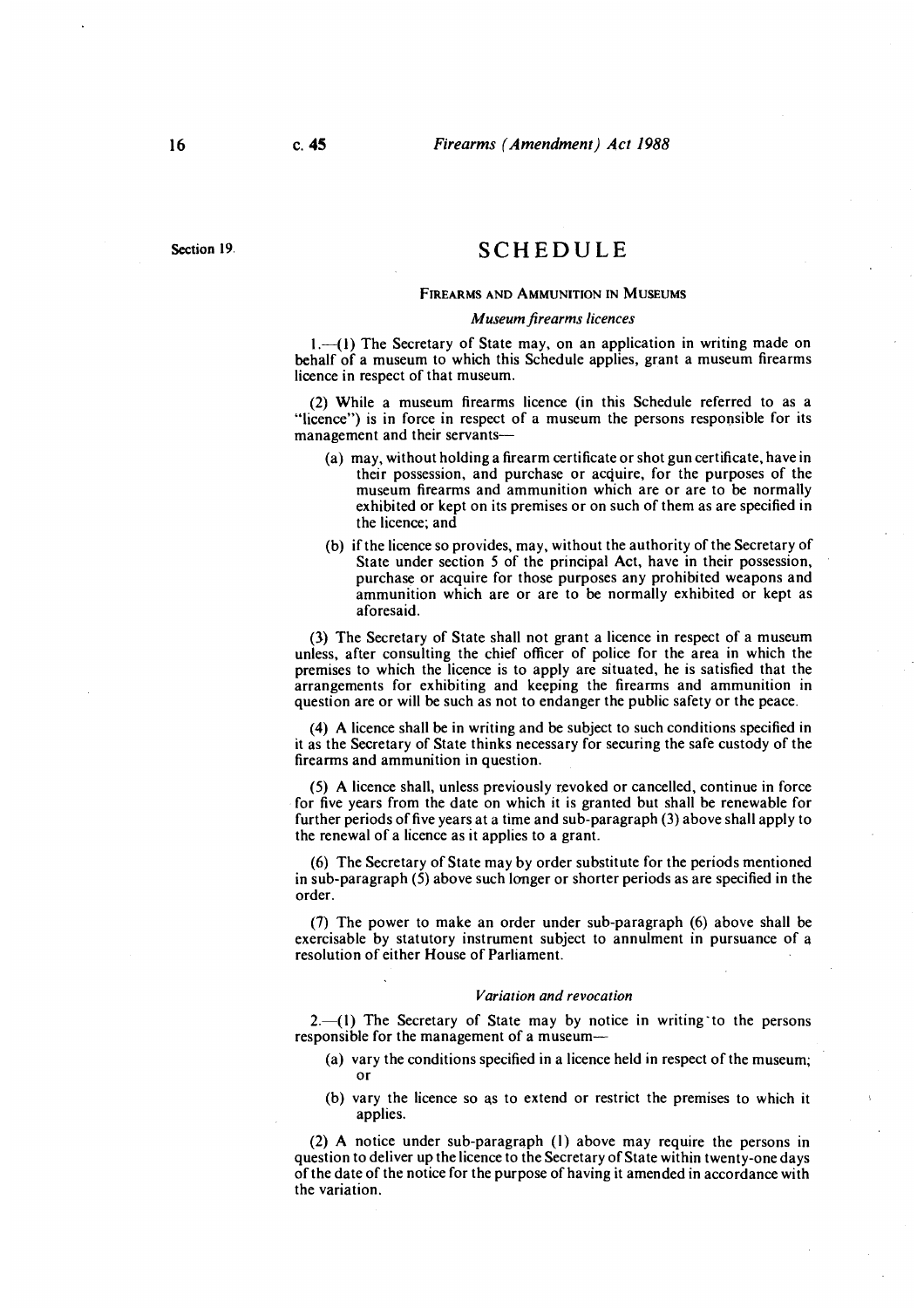(3) The Secretary of State may by notice in writing to the persons responsible ScH. for the management of a museum revoke a licence held in respect of the museum if—

- (a) at any time, after consulting the chief officer of police for the area in which the premises to which it applies are situated, he is satisfied that the continuation of the exemption conferred by the licence would result in danger to the public safety or to the peace; or
- (b) those persons or any of them or any servant of theirs has been convicted of an offence under this Schedule; or
- (c) those persons have failed to comply with a notice under this paragraph requiring them to deliver up the licence.

(4) Where a licence is revoked the Secretary of State shall by notice in writing require the persons responsible for the management of the museum in question to surrender the licence to him.

### Fees

3.—(l) There shall be payable—

- (a) on the grant or renewal of a licence a fee of £200 or of such lesser amount as the Secretary of State may in any particular case determine;
- (b) on the extension of a licence to additional premises, a fee of £75.

(2) This paragraph shall be included in the provisions that may be amended by an order under section 43 of the principal Act.

#### Offences and enforcement

 $4.$  (1) It is an offence-

- (a) for a person to make any statement which he knows to be false for the purpose of procuring the grant, renewal or variation of a licence;
- (b) for the persons or any of the persons responsible for the management of a museum to fail to comply or to cause or permit another person to fail to comply with any condition specified in the licence held in respect of that museum.

(2) An offence under sub-paragraph (I) above shall be punishable on summary conviction with imprisonment for a term not exceeding six months or a fine not exceeding level 5 on the standard scale or both.

(3) It is an offence for a person to fail to comply with a notice under paragraph 2(4) above; and that offence shall be punishable on summary conviction with a fine not exceeding level 3 on the standard scale.

(4) In proceedings against any person for an offence under sub-paragraph  $(1)(b)$  above it is a defence for him to prove that he took all reasonable precautions and exercised all due diligence to avoid the commission of the offence.

(5) Where an offence under this paragraph committed by a body corporate is proved to have been committed with the consent or connivance of, or to be attributable to any neglect on the part of, any director, manager, secretary or other similar officer of the body corporate, or any person who was purporting to act in any such capacity, he, as well as the body corporate, shall be guilty of that offence and be liable to be proceeded against and punished accordingly.

(6) Where the affairs of a body corporate are managed by its members subparagraph (5) above shall apply in relation to the acts and defaults of a member in connection with his functions of management as if he were a director of the body corporate.